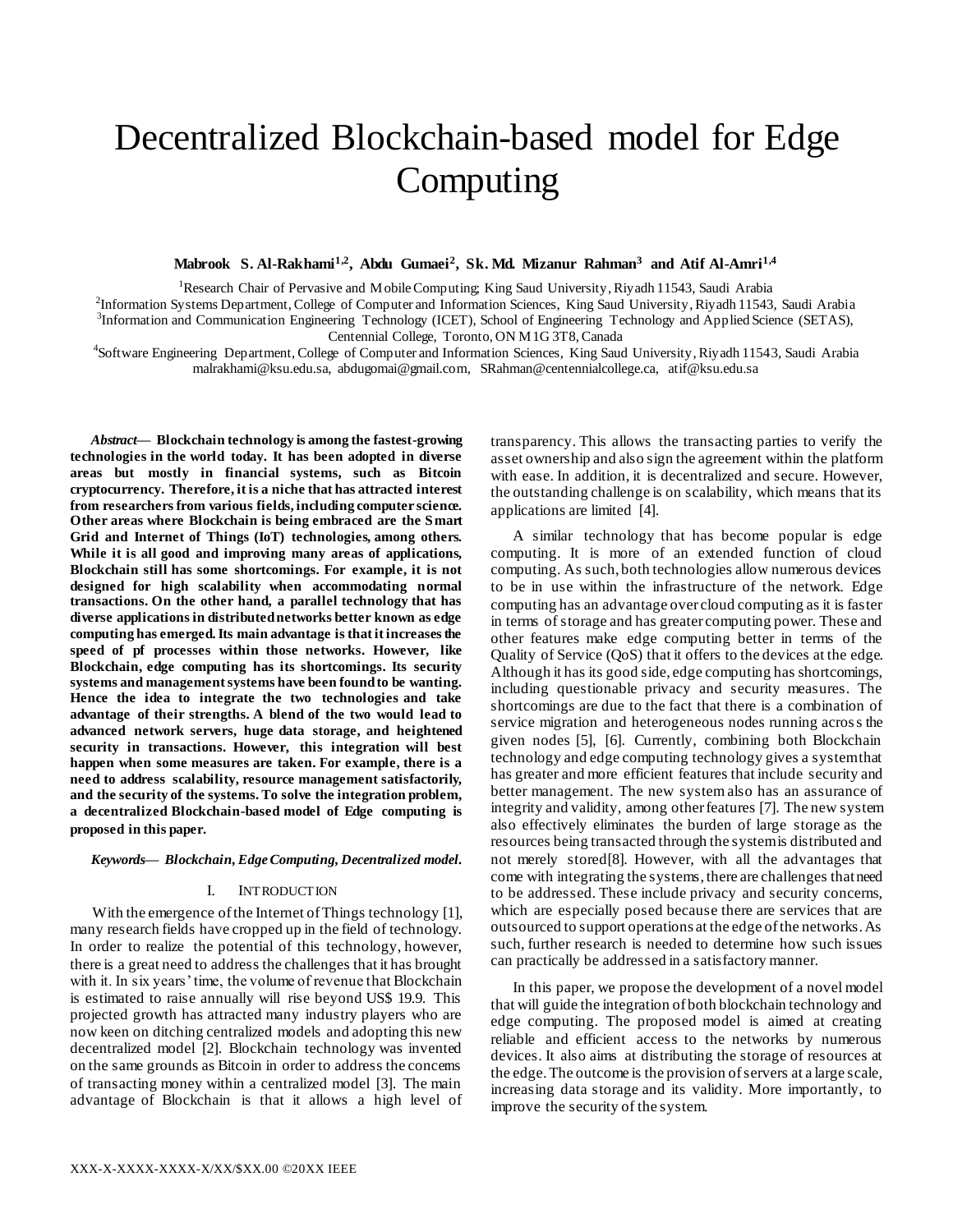

Fig. 1. Example of who blockahin handle transactions

The parts of this paper include the following: Section II provides a detailed summary of blockchain technology and edge computing; Section III provides the rationale of integrating the two technologies; Section IV provides the intricate details of the proposed model; Section  $\overrightarrow{V}$  Presents the outcome of the experiment; and finally ssection VI details the conclusion.

# II. BACKGROUND

## *A. Blockchain Technology*

Blockchain technology is basically a distributed system of recording information in a manner that makes it impossible to change, hack, or cheat. It is a digital ledger of transactions that is duplicated and distributed across an entire network of a connected computer system on a blockchain. The system supports bitcoins and other cryptocurrencies that are transacted within the blockchain technology. The system has a high degree of transparency as all members involved in a transaction usually have a duplicate o the transaction being undertaken [9]. It is a technology which allows effective and highly secure transmission of digital information. It has roots in Bitcoin but it has grown to find applications in numerous fields. In Fig. 1, the transmission of digital information from the source to the receiver along a blockchain system is illustrated, together with actions that occur along the way.

Layers: comprehending Blockchain technology is more effective when dissected into security and the economics layers. Additionally, this breakdown offers background into the developments that have been made to the system over the past. These particular layers include the following: data, network, consensus, ledger topography, the incentive contract, and finally, the application layers [10].

- Data layer: this layer dissects data from different applications through transactions and the blocks. Along with the blockchain system, there forms a series of blocks to indicate that transactions have taken place within the network. The blocks work in a way that when one is formed, it allows the one that follows it to be fully formed. Metadata that includes the hash of the preceding and following blocks is recorded in detail the timestamp of the time the block used to form.
- Transaction layer: once a transaction is generated and verified, it is moved to the following nodes. As a result, the process details transaction using the blockchain

technology. The blockchain network involves peers who are connected together in the network.

 Consensus layer: it consists of an algorithm that verifies agreement between two unknown nodes within the blockchain network. It is made up of protocols that interpret public ledger based on the format. The protocols identify consensus among ledgers and verify other blocks that are new in the ledger.

There are two major consensus algorithms. These are Proofof-Work (PoW) and Proof-of-Stake (PoS). They are described below.

- o Proof-of-work (PoW): this is designed to ensure that security protocols of the system are not broken. Such security threats stopped by PoW include the Distributed Denial of Service (DDOS), where attackers can cram the system with false requests leading to a denial of service for genuine users. The assumption is that any nodes which are an attack are less powerful compared to the network [9]. Transactions are verified through mining, as well as the generation of new blocks.
- o Proof-of-Stake (PoS): this technique is also used in realizing consensus among different nodes in the system. The algorithm uses a random selection method to choose the creator of the subsequent blocks in the network. The other factor considered in the consensus is the stake, which may refer to wealth or age. For instance, the algorithm will give preference to the nodes bearing coins with the highest age [11]. The basis of this method is that not more than a third of the nodes in the network can be compromised. As such, nodes function together in coming to a consensus regarding the given state of the blockchain network.
- o The Ledger topography layer: its main function is to store data that has been verified by the consensus layer. The need to improve on this layer to increase its scalability has been observed. Hence, there has been the development of sidechains that allow lowered decentralization [12].
- Incentive layer: also called the mining layer, it ensures that consensus in the blockchain network exists, and the addition of new blocks to the ledger takes place. This is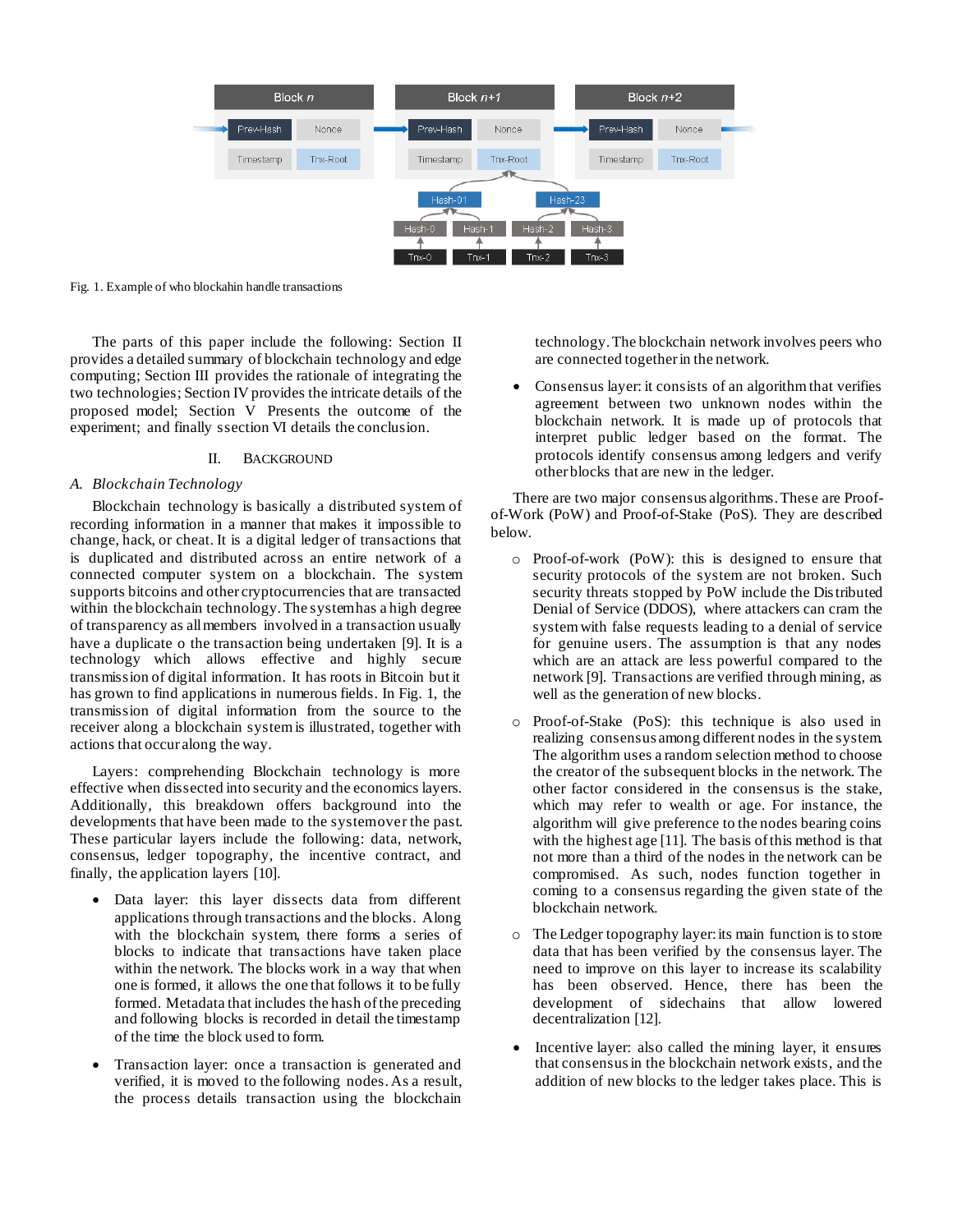achieved by the use of incentives that encourage nodes to take part in the verification of data.

- Contract layer: its core function is to combine features that can be programmed. It uses the computer nodes in processing agreements that are signed between consenting nodes. These contracts are then moved to a proof public database where they cannot be distorted. The layer is fundamental in ensuring that third parties do not have their way and that only verified transactions are bound to occur upon successfully meeting conditions.
- Application layer: it ensures that services reach the enduser in the network. The layer is more involved in the application of Blockchain in various fields such as finance.

*Characterization:* Blockchain technology is unique in a number of ways. It supports a distributed transfer and access to information. It supports the storage of critical digital information in pubic databases that are proof of any interference from third parties. This digital information known as blocks is shared among members of a given chain or network. The transfer of this information is a transparent process where each member can track the progress. There is great room for research on this decentralized and also transparent system, which could lead to possible applications in diverse fields.

# *B. Edge Computing*

Edge computing technology brings distributed devices within a network together. The technology, also called fog computing, eliminates the need for a central server by decentralizing the function of computer request processing. In the end, the need to use central services from the cloud is done away with, thereby increasing the speed of information transfer across the network. The speed and high-performance ideas can be implemented in the field, such as the Internet of Things (IoT) [13].

*Architecture:* the idea of edge computing is founded to reduce processing speed and increase the efficiency of the system, the network, and the end devices. The architecture consists of three distinct levels:

- End devise or (frontend): here, the devices that produce and consume data are connected within the network to interact with each other. Examples include sensors and actuators, among others.
- Edge server or (near-end): the servers support the connection between devices at the edge of the connection and the other areas of the network. The edge server's key function is to increase efficiency in connectivity through caching, improved data protection, and processing.
- Core cloud (far-end): This is situated at the far end and processes requests coming from the edge server within the network.

*Characterization:* Computing occurs at the edge, closer to the end devices. This reduces the distance that digital information has to travel. As a result, speed is increased, and so is efficiency. As a result, the cost of Computing is significantly

lowered, and the experience of the system user is enhanced. The following are features that make edge computing technology fit for distributed systems.

- Intelligence and the control of processes: The edge computing technology is decentralized. As such, it becomes a great alternative for processing and handling large quantities of data. This is unlike operating on a central server where system failure could result in a total breakdown of the system.
- Less concentration of data and assured privacy: Edge computing technology is distributed. As such, it makes it more secure and improves its privacy. Besides, it can apply cloudlets that facilitate the transfer of more sensitive information within the network.
- Heterogeneous factor and scalability: edge computing technology solves the concern of scalability. This means that its applications can range from small scale to large scale. Besides, it has been found to work best with heterogeneous systems. Besides, it serves devices based on their geographic location. This is done in place of having to transfer data to the cloud for processing and computation.

## III. MOTIVATIONS

This part describes the intricacies of merging both edge computing and blockchain technologies. We start by explaining the rationale behind the idea.

In order to understand the integration of the two technologies, it is appropriate that we explore both technologies. To begin with, Blockchain technology has a very secure infrastructure in place. Also, it is distributed or decentralized, which means that there is no need for a central server. Therefore, the digital information of users, transferred within a distributed ledger is secure from third parties. More importantly, Blockchain features that include ledger topology, incentive layer, and consensus algorithm are key in securing data and decentralizing processes. The edge computing, on its part, makes it possible for devices to operate at the edge of the computing network, therefore reducing the route of data processing and increasing the speed and efficiency of the processes. The fundamental benefit of edge computing technology is that it has a high level of scalability.

The main purpose of integrating Blockchain an edge computing technologies is in order to enhance efficiency and security within a distributed network. Additionally, both technologies are designed to work efficiently in large systems that are distributed. As a result, the two systems combine with ease. In the subsequent parts of this paper, we explore how both edge computing and blockchain technologies can be integrated.

## IV. SYSTEM ARCHITCUTRE

## *A. The Blockchain network*

The basis of the Blockchain network is to enable the signing of agreements among entities while at the same time increasing the security of the processes. Besides, it is recommended that the network efficiently function in terms of computation and be flexible enough to be easily managed by the implementers.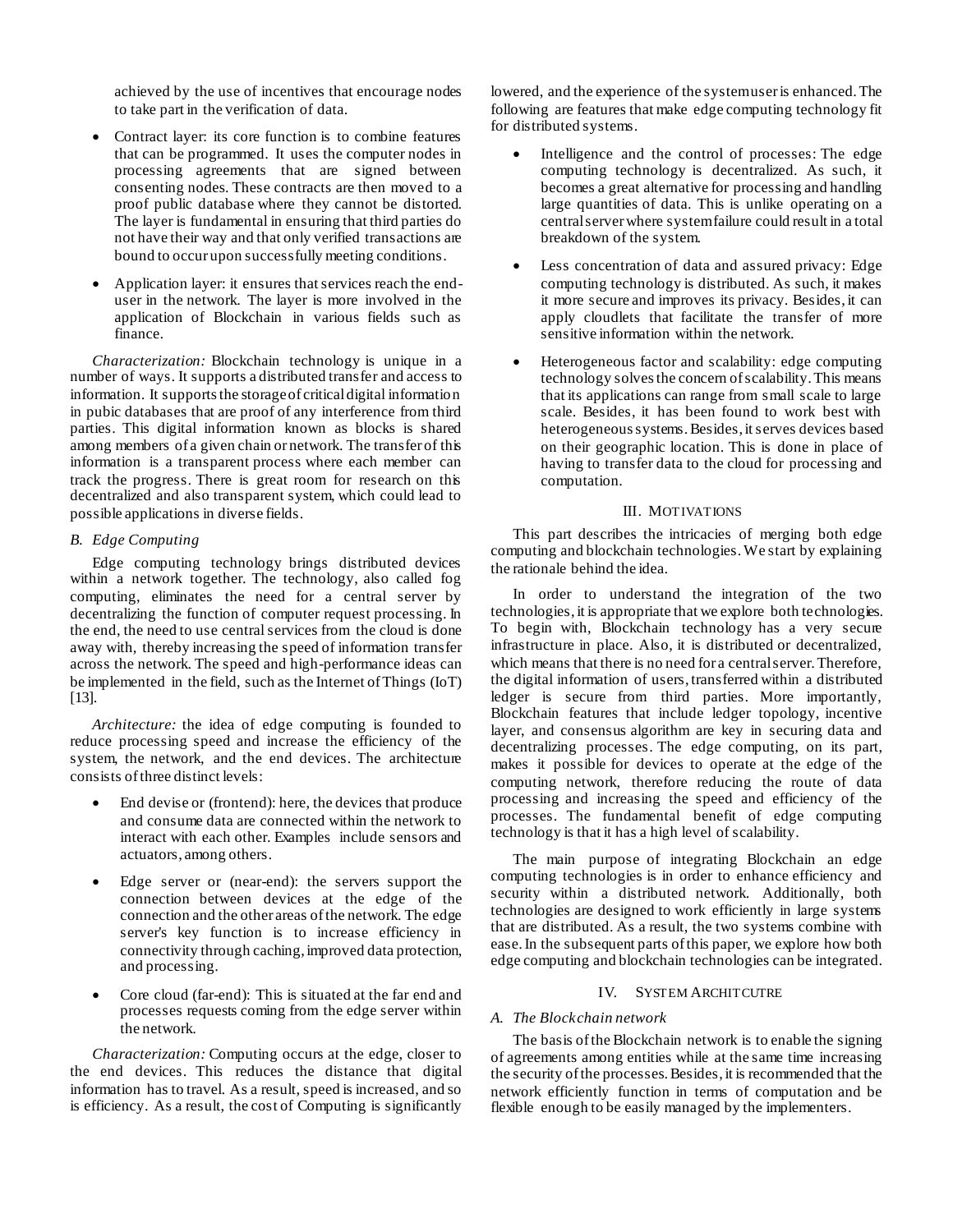

Fig. 2. Conceptual design for the system architecture

As a result, the use of the Ethereum network has been widely suggested. The fundamental reason being that the technology allows the configuration of location. Therefore, the manager of the system can easily determine the addresses that can be allowed into the network and which should not be given access. In addition to that, Ethereum technology allows the creation of new accounts that can be used in the Internet of Things devices with ease. In addition, Ethereum technology also supports the signing of agreements between entities in the network. Conclusively, Ethereum technology suffices as far as meeting the needs identified for the project is concerned.

### *B. Smart contract*

This smart contract puts all the relevant security measures, the registration of information, and version management. As such, the system relies on the smart contract by and large. The functionalities of the contract are discussed later in this paper.

Solidity [14] is applied in the process of programming the smart contract. The programming language used is designed for creating smart contracts that can effectively function on Ethereum Virtual Machine. Besides, the language supports other areas that include inheritance, the data structures, and the mapping. The compiler of the language is known as SOLC. It comprises of various development tools that include Remix [15]. This is a platform for design, compilation, debugging, emulation as well as real-time testing of contracts.

## *C. Servers*

Servers refer to blockchain network nodes that are involved in mining. This is to suggest that they complement IoT devices in the sense that they do what the devices would otherwise not do. The nodes have pre-installed Go Ethereum [16] or Geth, which enables them to affect the execution of the blockchain network. The servers have features that are greater than those of customers. In developing this project, we use a computer with the following features: 8GB RAM; 1TB; 7th Generation Intel I5 processor.

## *D. Customers*

The entities in this architecture include IoT devices. They rely on Ethereum network servers to complement computational capabilities. These entities that are the customers make use of a program that is written in Java. The programming language increases the simulation of commercial IoT behavior by requesting resources available in the Blockchain network. The customers have Go Ethereum that is installed but which do not have the capabilities of carrying out mining operations.

It is worth noting that there are some IoT devices that are incapable of using such software. As a result, a proxy that acts as an intermediary is used. For the sake of this project, only the devices with the ability to use the software are considered. They use Raspberry Pi 3B+.

#### *E. The interface of Smart Contracts*

The application of Ethereum network technology is under the condition that customers at the edge be able to communicate with the network. This is possible and is done using the web3j interface[17]. Web3j is the reactive and also highly modular Java library. It facilitates the integration of nodes from the Ethereum network to the migration as well as the execution of the smart cards.

## *F. Contract Migration*

Migrating the contract that is within the blockchain network helps in generating a useful code for execution. This migration process is enabled by Truffle[18], which is a free code for creating an environment that can sustain migration and a compilation. This is besides testing the smart cards that are in blockchain networks that use EVM.

## V. EXPERIMENTAL RESULTS

There are a number of experiments that are done to check the status of these functionalities: Version control and the downloading of specific data automatically; recording of an activity by system devices; detection of activities that are malicious and the resource distribution in the system.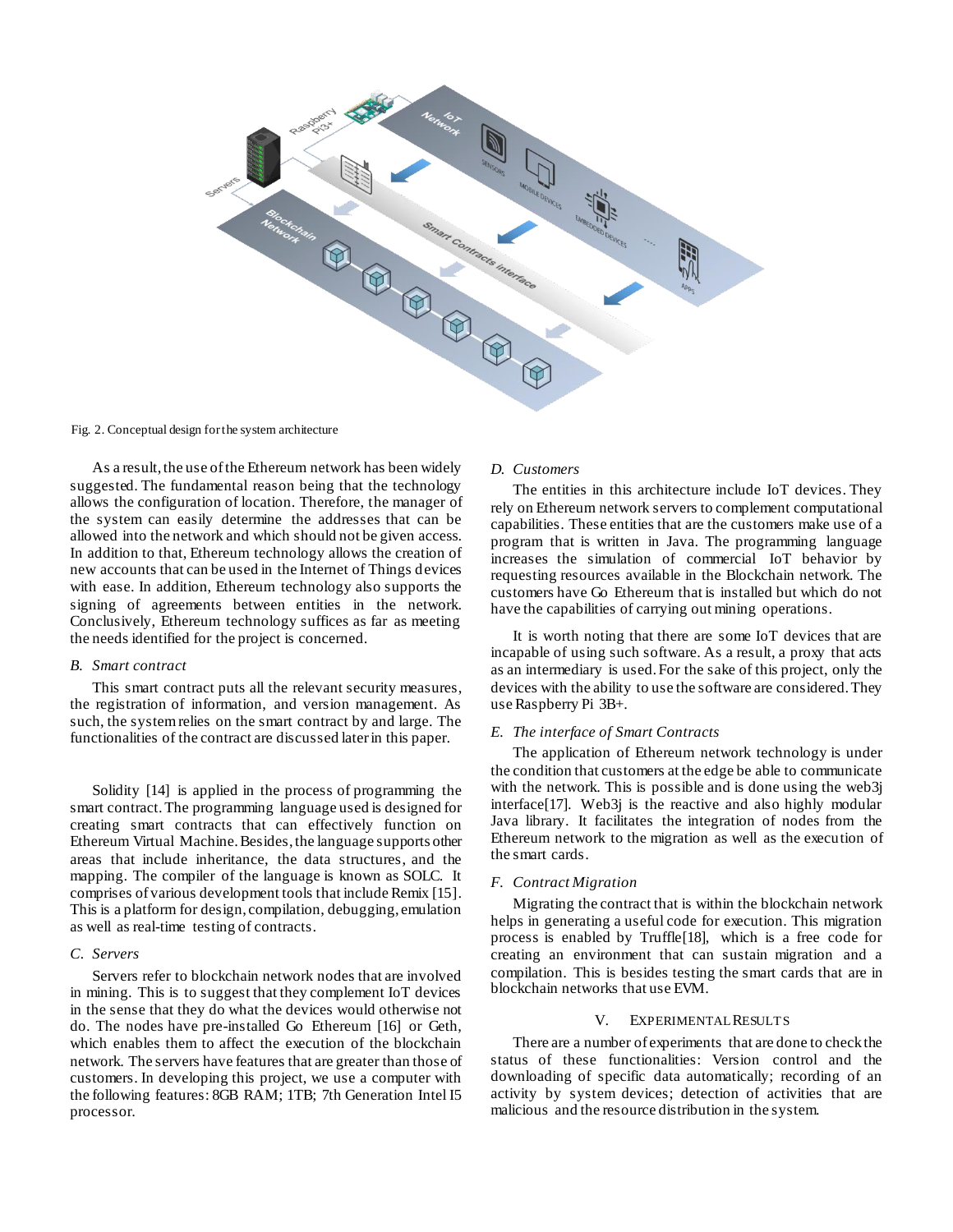

The initial test confirms the ability of a device to gather information from the blockchain network repository without an updated version of the software. To modify the software version, the migration of the contract is required and can only be executed when the administrator account verifies. With that, the IoT devices can download the latest updated version after rejection by the contract, which provides the URL for the download. The contract, therefore, is a gatekeeper to ensure that access to the network is only by the devices which have the required credentials.

Blockchain technology makes a note of all the transactions that take place in the network. Solidity comes in handy to store the data from the activities of the customer from each block in the chain. The other kind of data that is stored in the device data is collected from the regular transactions. In order for you to check how the operation of the device has been, you can retrieve the activities in the contract to verify the status of data that is stored already.We used Ether Gas, an economic token that is exchangeable, in measuring the levels of computational efforts required in the execution of experimental operations. The rationale behind using Gas is that it will prevent users with malicious intentions from disrupting the blockchain network by using programs that contain endless loop to jam the system.

The cost of each transaction in the contract migration is equivalent to the amount of Gas, which equates to Ethereum blockchain's fuel. The customer or entity that sends the Gas determines the amount that can be used and the price of unit gas given in ether units. If the gas limit given by the entity is surpassed, this leads to the cancellation of the transaction and payment to the minor.

Fig. 3 illustrates the resource distribution and the Gas amount owned by each device in the blockchain network. The transactions cost the resources of the customer, which is the sole device available in the blockchain system. When blocks have recovered the resources required, sharing of the resources is activated in an attempt to recover lost resources. Figure 4 gives the rationale of the system of penalizing the customers and Gas reimbursement. Here are transactions illustrated in the graph, showing the remitted payments. The blue consumer takes a greater transaction percentage than is allowed. The orange consumer, on the other hand, indicates the irregularities and the penalties on the blue consumer. Hence, it is at the time resources are being distributed that Gas is being reimbursed.



Fig. 3. Gas consumption of a single device. The same state of a penalty on Gas reimbursement.

The blockchain network system is designed to function a bit differently during the initial stages of operations. The contract initializes the given variable the moment it is executed for the very first time. This is intended to regulate the intervals of blocks that are being formed. As a result, this leads to an increase in the cost of Gas of the specific transaction. Additionally, the initial access of the client to a smart contract is registered in the device map with the addition of customized data. Both Figures 3 and figure 4 illustrate instances where the system is stable.

## VI. CONCLUSION AND FUTURE WORK

We gather that further research is needed in order to enhance the delivery of data in distributed networks. This paper proposes a decentralized model developed from the Blockchain and edge computing technologies. Essentially, and as discussed above, edge computing is capable of enhancing the processing of data by bringing closer to the user the required computing services. This increases the speed of data processing and significantly reduces the costs of processing. This work has demonstrated the possibility of using blockchain technology in developing an architecture that could be useful in IoT devices and services on the network edge, while at the same time applying it within a reasonable computational cost. When the strengths of the blockchain technology are used together with those of edge computing, the resultant technology solves the issues of scalability and the security of the systems.As a future work, our interest will be in understanding proposed techniques on the frame base, the essence base, and the live content. In addition to that, we would like our future study to focus on the manual and the automated checks for Quality control. We could also look at the process of copying from the third party network.

#### ACKNOWLEDGEMENT

This work was supported by the Deanship of Scientific Research and Research Chair of Pervasive and Mobile Computing at King Saud University.

#### **REFERENCES**

- [1] S. Zehir and M. Zehir, "Internet Of Things In Blockchain Ecosystem From Organizational And Business Management Perspectives," in *Digital Business Strategies in Blockchain Ecosystems*, Springer, 2020, pp. 47–62.
- [2] T. Aste, P. Tasca, and T. Di Matteo, "Blockchain technologies: The foreseeable impact on society and industry," *computer*, vol. 50, no. 9, pp. 18–28, 2017.
- [3] Z. Zheng, S. Xie, H.-N. Dai, X. Chen, and H. Wang, "Blockchain